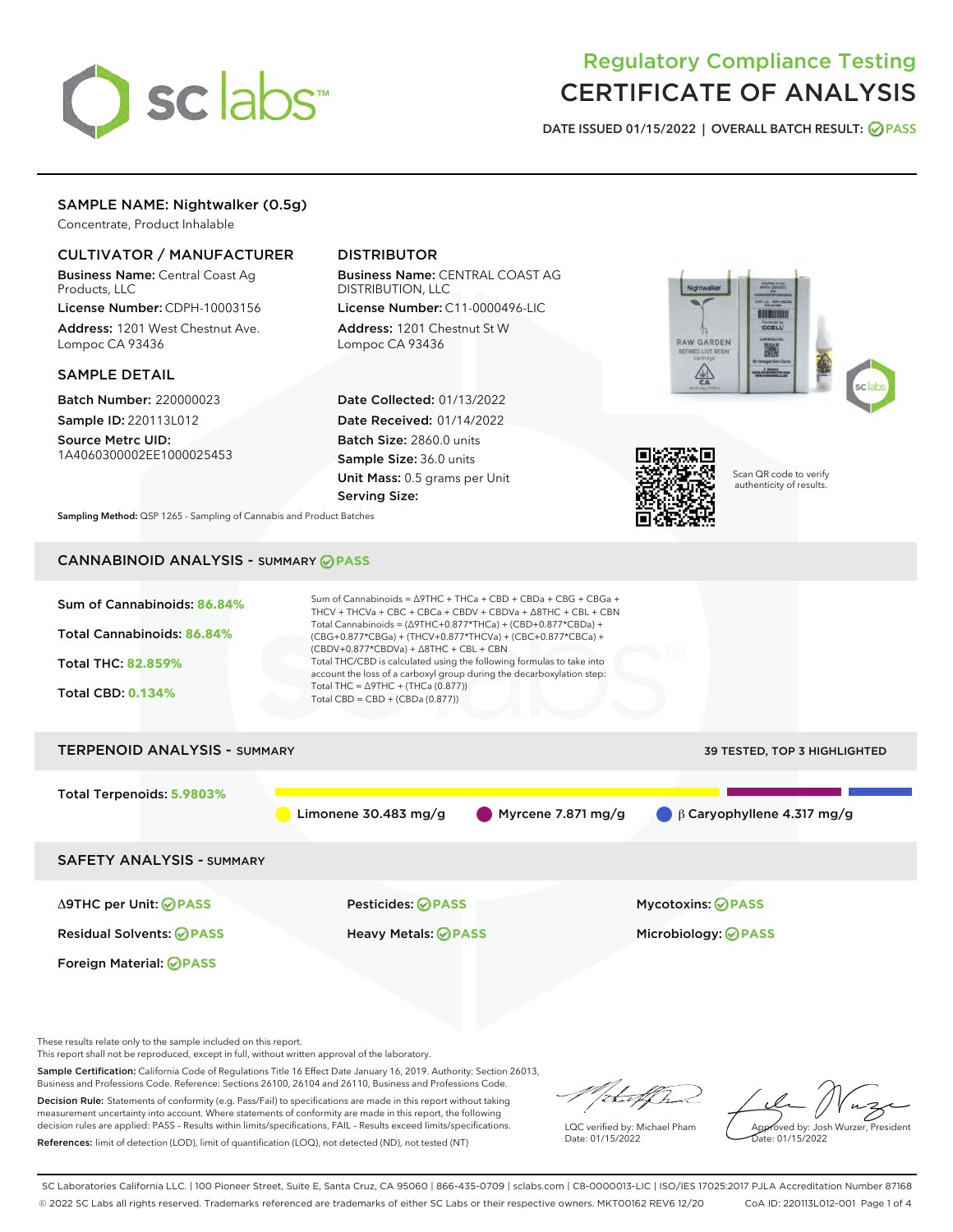



NIGHTWALKER (0.5G) | DATE ISSUED 01/15/2022 | OVERALL BATCH RESULT: **⊘** PASS

### CANNABINOID TEST RESULTS - 01/14/2022 2 PASS

Tested by high-performance liquid chromatography with diode-array detection (HPLC-DAD). **Method:** QSP 1157 - Analysis of Cannabinoids by HPLC-DAD

#### TOTAL CANNABINOIDS: **86.84%**

Total Cannabinoids (Total THC) + (Total CBD) + (Total CBG) + (Total THCV) + (Total CBC) + (Total CBDV) + ∆8THC + CBL + CBN

TOTAL THC: **82.859%** Total THC (∆9THC+0.877\*THCa)

TOTAL CBD: **0.134%**

Total CBD (CBD+0.877\*CBDa)

TOTAL CBG: 2.672% Total CBG (CBG+0.877\*CBGa)

TOTAL THCV: 0.51% Total THCV (THCV+0.877\*THCVa)

TOTAL CBC: ND Total CBC (CBC+0.877\*CBCa)

TOTAL CBDV: ND Total CBDV (CBDV+0.877\*CBDVa)

| <b>COMPOUND</b>            | LOD/LOQ<br>(mg/g) | <b>MEASUREMENT</b><br><b>UNCERTAINTY</b><br>(mg/g) | <b>RESULT</b><br>(mg/g) | <b>RESULT</b><br>(%) |
|----------------------------|-------------------|----------------------------------------------------|-------------------------|----------------------|
| Δ9THC                      | 0.06 / 0.26       | ±28.503                                            | 828.59                  | 82.859               |
| <b>CBG</b>                 | 0.06/0.19         | ±1.053                                             | 26.72                   | 2.672                |
| <b>THCV</b>                | 0.1 / 0.2         | ±0.25                                              | 5.1                     | 0.51                 |
| <b>CBN</b>                 | 0.1/0.3           | ±0.23                                              | 3.5                     | 0.35                 |
| $\triangle$ 8THC           | 0.1/0.4           | ±0.26                                              | 3.2                     | 0.32                 |
| <b>CBD</b>                 | 0.07 / 0.29       | ±0.062                                             | 1.34                    | 0.134                |
| <b>THCa</b>                | 0.05/0.14         | N/A                                                | <b>ND</b>               | <b>ND</b>            |
| <b>THCVa</b>               | 0.07/0.20         | N/A                                                | <b>ND</b>               | <b>ND</b>            |
| <b>CBDa</b>                | 0.02/0.19         | N/A                                                | <b>ND</b>               | <b>ND</b>            |
| <b>CBDV</b>                | 0.04 / 0.15       | N/A                                                | <b>ND</b>               | <b>ND</b>            |
| <b>CBDVa</b>               | 0.03/0.53         | N/A                                                | <b>ND</b>               | <b>ND</b>            |
| <b>CBGa</b>                | 0.1 / 0.2         | N/A                                                | <b>ND</b>               | <b>ND</b>            |
| <b>CBL</b>                 | 0.06 / 0.24       | N/A                                                | <b>ND</b>               | <b>ND</b>            |
| <b>CBC</b>                 | 0.2 / 0.5         | N/A                                                | <b>ND</b>               | <b>ND</b>            |
| <b>CBCa</b>                | 0.07 / 0.28       | N/A                                                | <b>ND</b>               | <b>ND</b>            |
| <b>SUM OF CANNABINOIDS</b> |                   |                                                    | 868.4 mg/g              | 86.84%               |

#### **UNIT MASS: 0.5 grams per Unit**

| ∆9THC per Unit                         | 1100 per-package limit | 414.30 mg/unit | <b>PASS</b> |
|----------------------------------------|------------------------|----------------|-------------|
| <b>Total THC per Unit</b>              |                        | 414.30 mg/unit |             |
| <b>CBD per Unit</b>                    |                        | $0.67$ mg/unit |             |
| <b>Total CBD per Unit</b>              |                        | $0.67$ mg/unit |             |
| <b>Sum of Cannabinoids</b><br>per Unit |                        | 434.2 mg/unit  |             |
| <b>Total Cannabinoids</b><br>per Unit  |                        | 434.3 mg/unit  |             |

| <b>COMPOUND</b>         | LOD/LOQ<br>(mg/g) | ASUREIVI<br><b>UNCERTAINTY</b><br>(mg/g) | <b>RESULT</b><br>(mg/g)                         | <b>RESULT</b><br>$(\%)$ |
|-------------------------|-------------------|------------------------------------------|-------------------------------------------------|-------------------------|
| Limonene                | 0.005 / 0.016     | ±0.4359                                  | 30.483                                          | 3.0483                  |
| <b>Myrcene</b>          | 0.008 / 0.025     | ±0.1015                                  | 7.871                                           | 0.7871                  |
| $\beta$ Caryophyllene   | 0.004 / 0.012     | ±0.1537                                  | 4.317                                           | 0.4317                  |
| $\beta$ Pinene          | 0.004 / 0.014     | ±0.0452                                  | 3.928                                           | 0.3928                  |
| Ocimene                 | 0.011 / 0.038     | ±0.0988                                  | 3.078                                           | 0.3078                  |
| $\alpha$ Pinene         | 0.005 / 0.017     | ±0.0237                                  | 2.752                                           | 0.2752                  |
| Linalool                | 0.009 / 0.032     | ±0.0813                                  | 2.140                                           | 0.2140                  |
| Fenchol                 | 0.010 / 0.034     | ±0.0376                                  | 0.971                                           | 0.0971                  |
| $\alpha$ Humulene       | 0.009 / 0.029     | ±0.0307                                  | 0.957                                           | 0.0957                  |
| Terpinolene             | 0.008 / 0.026     | ±0.0187                                  | 0.912                                           | 0.0912                  |
| Terpineol               | 0.016 / 0.055     | ±0.0526                                  | 0.857                                           | 0.0857                  |
| Camphene                | 0.005 / 0.015     | ±0.0060                                  | 0.522                                           | 0.0522                  |
| trans-β-Farnesene       | 0.008 / 0.025     | ±0.0087                                  | 0.245                                           | 0.0245                  |
| Valencene               | 0.009 / 0.030     | ±0.0157                                  | 0.228                                           | 0.0228                  |
| Fenchone                | 0.009 / 0.028     | ±0.0048                                  | 0.164                                           | 0.0164                  |
| <b>Borneol</b>          | 0.005 / 0.016     | ±0.0053                                  | 0.126                                           | 0.0126                  |
| $\alpha$ Phellandrene   | 0.006 / 0.020     | ±0.0006                                  | 0.047                                           | 0.0047                  |
| <b>Nerolidol</b>        | 0.009 / 0.028     | ±0.0026                                  | 0.042                                           | 0.0042                  |
| 3 Carene                | 0.005 / 0.018     | ±0.0005                                  | 0.036                                           | 0.0036                  |
| $\alpha$ Terpinene      | 0.005 / 0.017     | ±0.0005                                  | 0.035                                           | 0.0035                  |
| $\gamma$ Terpinene      | 0.006 / 0.018     | ±0.0005                                  | 0.030                                           | 0.0030                  |
| Sabinene Hydrate        | 0.006 / 0.022     | ±0.0010                                  | 0.027                                           | 0.0027                  |
| Citronellol             | 0.003 / 0.010     | ±0.0010                                  | 0.021                                           | 0.0021                  |
| Geraniol                | 0.002 / 0.007     | ±0.0006                                  | 0.014                                           | 0.0014                  |
| p-Cymene                | 0.005 / 0.016     | N/A                                      | <loq< th=""><th><loq< th=""></loq<></th></loq<> | <loq< th=""></loq<>     |
| Nerol                   | 0.003 / 0.011     | N/A                                      | <loq< th=""><th><loq< th=""></loq<></th></loq<> | <loq< th=""></loq<>     |
| Caryophyllene<br>Oxide  | 0.010 / 0.033     | N/A                                      | <loq< th=""><th><loq< th=""></loq<></th></loq<> | <loq< th=""></loq<>     |
| Guaiol                  | 0.009 / 0.030     | N/A                                      | <loq< th=""><th><loq< th=""></loq<></th></loq<> | <loq< th=""></loq<>     |
| $\alpha$ Bisabolol      | 0.008 / 0.026     | N/A                                      | <loq< th=""><th><loq< th=""></loq<></th></loq<> | <loq< th=""></loq<>     |
| Sabinene                | 0.004 / 0.014     | N/A                                      | <b>ND</b>                                       | <b>ND</b>               |
| Eucalyptol              | 0.006 / 0.018     | N/A                                      | ND                                              | ND                      |
| (-)-Isopulegol          | 0.005 / 0.016     | N/A                                      | ND                                              | ND                      |
| Camphor                 | 0.006 / 0.019     | N/A                                      | ND                                              | ND                      |
| Isoborneol              | 0.004 / 0.012     | N/A                                      | ND                                              | ND                      |
| Menthol                 | 0.008 / 0.025     | N/A                                      | ND                                              | ND                      |
| R-(+)-Pulegone          | 0.003 / 0.011     | N/A                                      | ND                                              | ND                      |
| <b>Geranyl Acetate</b>  | 0.004 / 0.014     | N/A                                      | ND                                              | ND                      |
| $\alpha$ Cedrene        | 0.005 / 0.016     | N/A                                      | ND                                              | ND                      |
| Cedrol                  | 0.008 / 0.027     | N/A                                      | ND                                              | ND                      |
| <b>TOTAL TERPENOIDS</b> |                   |                                          | 59.803 mg/g                                     | 5.9803%                 |

SC Laboratories California LLC. | 100 Pioneer Street, Suite E, Santa Cruz, CA 95060 | 866-435-0709 | sclabs.com | C8-0000013-LIC | ISO/IES 17025:2017 PJLA Accreditation Number 87168 © 2022 SC Labs all rights reserved. Trademarks referenced are trademarks of either SC Labs or their respective owners. MKT00162 REV6 12/20 CoA ID: 220113L012-001 Page 2 of 4

# TERPENOID TEST RESULTS - 01/15/2022

Terpene analysis utilizing gas chromatography-flame ionization detection (GC-FID). **Method:** QSP 1192 - Analysis of Terpenoids by GC-FID

MEASUREMENT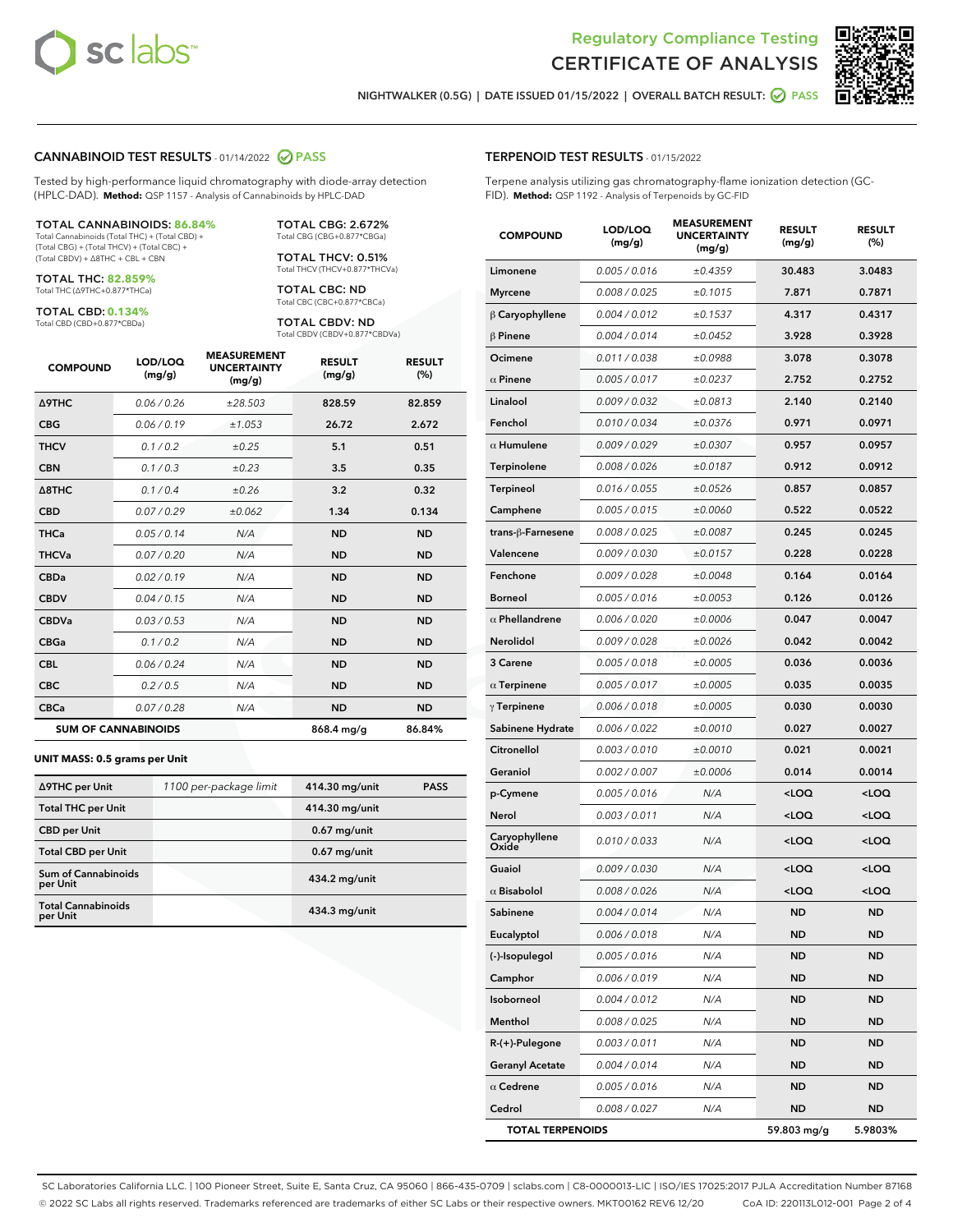



NIGHTWALKER (0.5G) | DATE ISSUED 01/15/2022 | OVERALL BATCH RESULT: ● PASS

# CATEGORY 1 PESTICIDE TEST RESULTS - 01/15/2022 2 PASS

Pesticide and plant growth regulator analysis utilizing high-performance liquid chromatography-mass spectrometry (HPLC-MS) or gas chromatography-mass spectrometry (GC-MS). \*GC-MS utilized where indicated. **Method:** QSP 1212 - Analysis of Pesticides and Mycotoxins by LC-MS or QSP 1213 - Analysis of Pesticides by GC-MS

| <b>COMPOUND</b>             | LOD/LOQ<br>$(\mu g/g)$ | <b>ACTION</b><br><b>LIMIT</b><br>$(\mu g/g)$ | <b>MEASUREMENT</b><br><b>UNCERTAINTY</b><br>$(\mu g/g)$ | <b>RESULT</b><br>$(\mu g/g)$ | <b>RESULT</b> |
|-----------------------------|------------------------|----------------------------------------------|---------------------------------------------------------|------------------------------|---------------|
| Aldicarb                    | 0.03/0.08              | $>$ LOD                                      | N/A                                                     | <b>ND</b>                    | <b>PASS</b>   |
| Carbofuran                  | 0.02 / 0.05            | $\ge$ LOD                                    | N/A                                                     | <b>ND</b>                    | <b>PASS</b>   |
| Chlordane*                  | 0.03/0.08              | $>$ LOD                                      | N/A                                                     | <b>ND</b>                    | <b>PASS</b>   |
| Chlorfenapyr*               | 0.03/0.10              | $\geq$ LOD                                   | N/A                                                     | <b>ND</b>                    | <b>PASS</b>   |
| Chlorpyrifos                | 0.02 / 0.06            | $\ge$ LOD                                    | N/A                                                     | <b>ND</b>                    | <b>PASS</b>   |
| Coumaphos                   | 0.02 / 0.07            | $\ge$ LOD                                    | N/A                                                     | <b>ND</b>                    | <b>PASS</b>   |
| Daminozide                  | 0.02 / 0.07            | $\ge$ LOD                                    | N/A                                                     | <b>ND</b>                    | <b>PASS</b>   |
| <b>DDVP</b><br>(Dichlorvos) | 0.03/0.09              | $\ge$ LOD                                    | N/A                                                     | <b>ND</b>                    | <b>PASS</b>   |
| <b>Dimethoate</b>           | 0.03 / 0.08            | $\ge$ LOD                                    | N/A                                                     | <b>ND</b>                    | <b>PASS</b>   |
| Ethoprop(hos)               | 0.03/0.10              | $\ge$ LOD                                    | N/A                                                     | <b>ND</b>                    | <b>PASS</b>   |
| Etofenprox                  | 0.02 / 0.06            | $\ge$ LOD                                    | N/A                                                     | <b>ND</b>                    | <b>PASS</b>   |
| Fenoxycarb                  | 0.03 / 0.08            | $\ge$ LOD                                    | N/A                                                     | <b>ND</b>                    | <b>PASS</b>   |
| Fipronil                    | 0.03/0.08              | $>$ LOD                                      | N/A                                                     | <b>ND</b>                    | <b>PASS</b>   |
| Imazalil                    | 0.02 / 0.06            | $\ge$ LOD                                    | N/A                                                     | <b>ND</b>                    | <b>PASS</b>   |
| <b>Methiocarb</b>           | 0.02 / 0.07            | $\ge$ LOD                                    | N/A                                                     | <b>ND</b>                    | <b>PASS</b>   |
| Methyl<br>parathion         | 0.03/0.10              | $\ge$ LOD                                    | N/A                                                     | <b>ND</b>                    | <b>PASS</b>   |
| <b>Mevinphos</b>            | 0.03/0.09              | $\ge$ LOD                                    | N/A                                                     | <b>ND</b>                    | <b>PASS</b>   |
| Paclobutrazol               | 0.02 / 0.05            | $>$ LOD                                      | N/A                                                     | <b>ND</b>                    | <b>PASS</b>   |
| Propoxur                    | 0.03/0.09              | $\ge$ LOD                                    | N/A                                                     | <b>ND</b>                    | <b>PASS</b>   |
| Spiroxamine                 | 0.03 / 0.08            | $\ge$ LOD                                    | N/A                                                     | <b>ND</b>                    | <b>PASS</b>   |
| Thiacloprid                 | 0.03/0.10              | $\ge$ LOD                                    | N/A                                                     | <b>ND</b>                    | <b>PASS</b>   |

### CATEGORY 2 PESTICIDE TEST RESULTS - 01/15/2022 2 PASS

| <b>COMPOUND</b>          | LOD/LOO<br>$(\mu g/g)$ | <b>ACTION</b><br>LIMIT<br>$(\mu g/g)$ | <b>MEASUREMENT</b><br><b>UNCERTAINTY</b><br>$(\mu g/g)$ | <b>RESULT</b><br>$(\mu g/g)$ | <b>RESULT</b> |  |
|--------------------------|------------------------|---------------------------------------|---------------------------------------------------------|------------------------------|---------------|--|
| Abamectin                | 0.03/0.10              | 0.1                                   | N/A                                                     | <b>ND</b>                    | <b>PASS</b>   |  |
| Acephate                 | 0.02/0.07              | 0.1                                   | N/A                                                     | <b>ND</b>                    | <b>PASS</b>   |  |
| Acequinocyl              | 0.02/0.07              | 0.1                                   | N/A                                                     | <b>ND</b>                    | <b>PASS</b>   |  |
| Acetamiprid              | 0.02 / 0.05            | 0.1                                   | N/A                                                     | <b>ND</b>                    | <b>PASS</b>   |  |
| Azoxystrobin             | 0.02/0.07              | 0.1                                   | N/A                                                     | <b>ND</b>                    | <b>PASS</b>   |  |
| <b>Bifenazate</b>        | 0.01 / 0.04            | 0.1                                   | N/A                                                     | <b>ND</b>                    | <b>PASS</b>   |  |
| <b>Bifenthrin</b>        | 0.02 / 0.05            | 3                                     | N/A                                                     | <b>ND</b>                    | <b>PASS</b>   |  |
| <b>Boscalid</b>          | 0.03/0.09              | 0.1                                   | N/A                                                     | <b>ND</b>                    | <b>PASS</b>   |  |
| Captan                   | 0.19/0.57              | 0.7                                   | N/A                                                     | <b>ND</b>                    | <b>PASS</b>   |  |
| Carbaryl                 | 0.02/0.06              | 0.5                                   | N/A                                                     | <b>ND</b>                    | <b>PASS</b>   |  |
| Chlorantranilip-<br>role | 0.04/0.12              | 10                                    | N/A                                                     | <b>ND</b>                    | <b>PASS</b>   |  |
| Clofentezine             | 0.03/0.09              | 0.1                                   | N/A                                                     | <b>ND</b>                    | <b>PASS</b>   |  |

| <b>CATEGORY 2 PESTICIDE TEST RESULTS</b> - 01/15/2022 continued |  |
|-----------------------------------------------------------------|--|
|                                                                 |  |

| <b>COMPOUND</b>               | LOD/LOQ<br>(µg/g) | <b>ACTION</b><br><b>LIMIT</b><br>(µg/g) | <b>MEASUREMENT</b><br><b>UNCERTAINTY</b><br>$(\mu g/g)$ | <b>RESULT</b><br>(µg/g) | <b>RESULT</b> |
|-------------------------------|-------------------|-----------------------------------------|---------------------------------------------------------|-------------------------|---------------|
| Cyfluthrin                    | 0.12 / 0.38       | $\overline{c}$                          | N/A                                                     | <b>ND</b>               | <b>PASS</b>   |
| Cypermethrin                  | 0.11 / 0.32       | $\mathcal{I}$                           | N/A                                                     | <b>ND</b>               | <b>PASS</b>   |
| <b>Diazinon</b>               | 0.02 / 0.05       | 0.1                                     | N/A                                                     | <b>ND</b>               | <b>PASS</b>   |
| Dimethomorph                  | 0.03 / 0.09       | 2                                       | N/A                                                     | <b>ND</b>               | <b>PASS</b>   |
| Etoxazole                     | 0.02 / 0.06       | 0.1                                     | N/A                                                     | <b>ND</b>               | <b>PASS</b>   |
| Fenhexamid                    | 0.03 / 0.09       | 0.1                                     | N/A                                                     | <b>ND</b>               | <b>PASS</b>   |
| Fenpyroximate                 | 0.02 / 0.06       | 0.1                                     | N/A                                                     | <b>ND</b>               | <b>PASS</b>   |
| Flonicamid                    | 0.03 / 0.10       | 0.1                                     | N/A                                                     | <b>ND</b>               | <b>PASS</b>   |
| Fludioxonil                   | 0.03/0.10         | 0.1                                     | N/A                                                     | <b>ND</b>               | <b>PASS</b>   |
| Hexythiazox                   | 0.02 / 0.07       | 0.1                                     | N/A                                                     | <b>ND</b>               | <b>PASS</b>   |
| Imidacloprid                  | 0.04 / 0.11       | 5                                       | N/A                                                     | <b>ND</b>               | <b>PASS</b>   |
| Kresoxim-methyl               | 0.02 / 0.07       | 0.1                                     | N/A                                                     | <b>ND</b>               | <b>PASS</b>   |
| <b>Malathion</b>              | 0.03 / 0.09       | 0.5                                     | N/A                                                     | <b>ND</b>               | <b>PASS</b>   |
| Metalaxyl                     | 0.02 / 0.07       | $\overline{c}$                          | N/A                                                     | <b>ND</b>               | <b>PASS</b>   |
| Methomyl                      | 0.03 / 0.10       | 1                                       | N/A                                                     | <b>ND</b>               | <b>PASS</b>   |
| Myclobutanil                  | 0.03 / 0.09       | 0.1                                     | N/A                                                     | <b>ND</b>               | <b>PASS</b>   |
| Naled                         | 0.02 / 0.07       | 0.1                                     | N/A                                                     | <b>ND</b>               | <b>PASS</b>   |
| Oxamyl                        | 0.04 / 0.11       | 0.5                                     | N/A                                                     | <b>ND</b>               | <b>PASS</b>   |
| Pentachloronitro-<br>benzene* | 0.03 / 0.09       | 0.1                                     | N/A                                                     | <b>ND</b>               | <b>PASS</b>   |
| Permethrin                    | 0.04 / 0.12       | 0.5                                     | N/A                                                     | <b>ND</b>               | <b>PASS</b>   |
| Phosmet                       | 0.03 / 0.10       | 0.1                                     | N/A                                                     | <b>ND</b>               | <b>PASS</b>   |
| Piperonylbu-<br>toxide        | 0.02 / 0.07       | 3                                       | N/A                                                     | <b>ND</b>               | <b>PASS</b>   |
| Prallethrin                   | 0.03 / 0.08       | 0.1                                     | N/A                                                     | <b>ND</b>               | <b>PASS</b>   |
| Propiconazole                 | 0.02 / 0.07       | 0.1                                     | N/A                                                     | <b>ND</b>               | <b>PASS</b>   |
| Pyrethrins                    | 0.04 / 0.12       | 0.5                                     | N/A                                                     | <b>ND</b>               | <b>PASS</b>   |
| Pyridaben                     | 0.02 / 0.07       | 0.1                                     | N/A                                                     | <b>ND</b>               | <b>PASS</b>   |
| Spinetoram                    | 0.02 / 0.07       | 0.1                                     | N/A                                                     | <b>ND</b>               | <b>PASS</b>   |
| Spinosad                      | 0.02 / 0.07       | 0.1                                     | N/A                                                     | <b>ND</b>               | <b>PASS</b>   |
| Spiromesifen                  | 0.02 / 0.05       | 0.1                                     | N/A                                                     | <b>ND</b>               | <b>PASS</b>   |
| Spirotetramat                 | 0.02 / 0.06       | 0.1                                     | N/A                                                     | <b>ND</b>               | <b>PASS</b>   |
| Tebuconazole                  | 0.02 / 0.07       | 0.1                                     | N/A                                                     | <b>ND</b>               | <b>PASS</b>   |
| Thiamethoxam                  | 0.03 / 0.10       | 5                                       | N/A                                                     | <b>ND</b>               | <b>PASS</b>   |
| Trifloxystrobin               | 0.03 / 0.08       | 0.1                                     | N/A                                                     | <b>ND</b>               | <b>PASS</b>   |

SC Laboratories California LLC. | 100 Pioneer Street, Suite E, Santa Cruz, CA 95060 | 866-435-0709 | sclabs.com | C8-0000013-LIC | ISO/IES 17025:2017 PJLA Accreditation Number 87168 © 2022 SC Labs all rights reserved. Trademarks referenced are trademarks of either SC Labs or their respective owners. MKT00162 REV6 12/20 CoA ID: 220113L012-001 Page 3 of 4